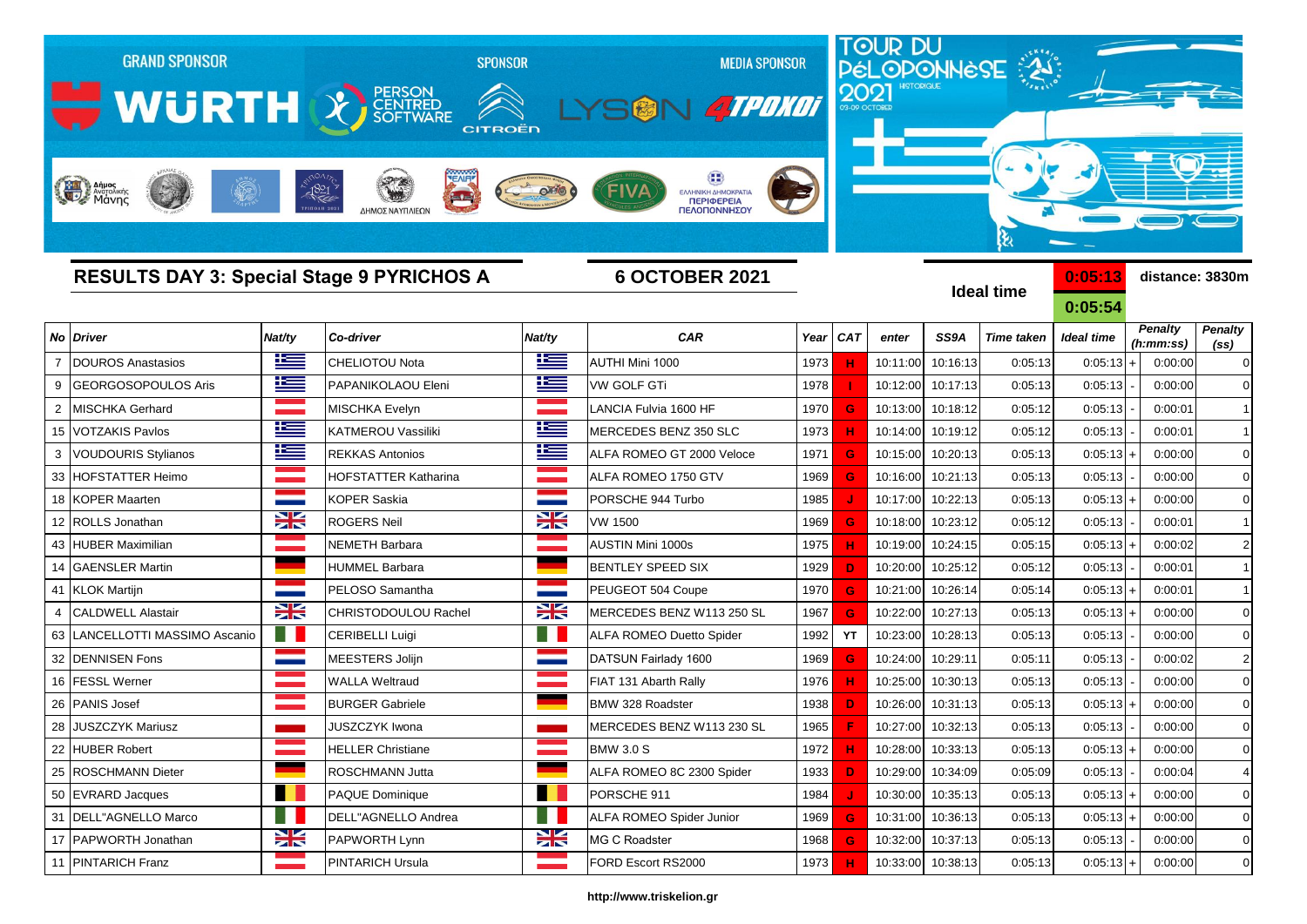|    | <b>GRAND SPONSOR</b><br><b>WURTH &amp; FERSON</b><br>Anjues<br>Mayoniking |                            | <b>SPONSOR</b><br><b>CITROËN</b><br>$-1821$<br>$\frac{1}{2}$<br>ΔΗΜΟΣ ΝΑΥΠΛΙΕΩΝ |                            | <b>MEDIA SPONSOR</b><br><b>ATPONOT</b><br>ΕΛΛΗΝΙΚΗ ΔΗΜΟΚΡΑΤΙΑ<br><b>ПЕРІФЕРЕІА</b><br>ΠΕΛΟΠΟΝΝΗΣΟΥ |      | 2021       |          |                   | <b>TOUR DU<br/>PÉLOPONNESE</b><br>કે |                    |                             |                        |
|----|---------------------------------------------------------------------------|----------------------------|---------------------------------------------------------------------------------|----------------------------|----------------------------------------------------------------------------------------------------|------|------------|----------|-------------------|--------------------------------------|--------------------|-----------------------------|------------------------|
|    | <b>RESULTS DAY 3: Special Stage 9 PYRICHOS A</b>                          |                            |                                                                                 |                            | <b>6 OCTOBER 2021</b>                                                                              |      |            |          |                   | <b>Ideal time</b>                    | 0:05:13<br>0:05:54 |                             | distance: 3830m        |
| No | <b>Driver</b>                                                             | Nat/ty                     | Co-driver                                                                       | Nat/ty                     | <b>CAR</b>                                                                                         | Year | <b>CAT</b> | enter    | SS9A              | <b>Time taken</b>                    | <b>Ideal time</b>  | <b>Penalty</b><br>(h:mm:ss) | <b>Penalty</b>         |
| 23 | VAN DER STEEN Arie                                                        |                            | VAN DER STEEN Matthijs                                                          |                            | PORSCHE 924                                                                                        | 1980 |            | 10:34:00 | 10:39:11          | 0:05:11                              | 0:05:13            | 0:00:02                     | (ss)<br>$\overline{a}$ |
| 34 | <b>OLSZEWSKI Jerzy</b>                                                    |                            | <b>SCHELFHOUT Lieve</b>                                                         |                            | MERCEDES BENZ W113 280 SL                                                                          | 1969 | G          | 10:35:00 | 10:40:37          | 0:05:37                              | $0:05:13+$         | 0:00:24                     | 24                     |
| 42 | <b>STORACE Francesco</b>                                                  | H I                        | PAULUCCI BAROUKH Francesca                                                      |                            | TRIUMPH TR6                                                                                        | 1974 |            | 10:36:00 | 10:41:10          | 0:05:10                              | 0:05:13            | 0:00:03                     | 3                      |
| 45 | <b>MORAITIS Nikolaos</b>                                                  | $\frac{1}{2}$              | KOKKINOU Vera                                                                   | ħ                          | LADA BA3-2101                                                                                      | 1978 |            | 10:37:00 | 10:42:15          | 0:05:15                              | $0:05:13$ +        | 0:00:02                     | $\overline{c}$         |
| 24 | <b>CERIBELLI Antonio</b>                                                  | - 11                       | <b>MARINACCI Marco</b>                                                          |                            | ALFA ROMEO Spider                                                                                  | 1972 |            | 10:38:00 | 10:43:14          | 0:05:14                              | $0:05:13+$         | 0:00:01                     |                        |
| 54 | <b>GIUSTINI Carlo</b>                                                     | E N                        | MIZINA Svetlana                                                                 |                            | <b>ALFA ROMEO Giulietta Spider</b>                                                                 | 1957 | Е          | 10:39:00 | 10:44:50          | 0:05:50                              | 0:05:54            | 0:00:04                     |                        |
| 21 | <b>KNUCHEL Ulrich</b>                                                     | ÷                          | KNUCHEL Verena                                                                  | $\bullet$                  | <b>TRIUMPH Dolomite</b>                                                                            | 1977 |            | 10:40:00 | 10:45:13          | 0:05:13                              | $0:05:13+$         | 0:00:00                     |                        |
| 56 | <b>MOTTIRONI Pierluigi</b>                                                | E N                        | QUINTILIANI Daniela                                                             |                            | <b>ALFA ROMEO Giulia Sprint</b>                                                                    | 1962 | F          | 10:41:00 | 10:46:45          | 0:05:45                              | 0:05:54            | 0:00:09                     | 9                      |
| 19 | <b>BOSMA Jaap</b>                                                         |                            | BOSMA-MEINSMA Agatha                                                            | <b>State</b>               | PEUGEOT 404 XC7                                                                                    | 1971 | G          | 10:42:00 | 10:47:13          | 0:05:13                              | $0:05:13+$         | 0:00:00                     | $\overline{0}$         |
| 60 | NOBLE John                                                                | X                          | NOBLE Jean                                                                      | X                          | MERCEDES BENZ 280SL                                                                                | 1970 | G          | 10:43:00 | 10:48:55          | 0:05:55                              | 0:05:54            | 0:00:01                     |                        |
|    | ARVANITIS Nikolaos*                                                       | Ħ                          | CHARALAMPAKI Ioanna*                                                            | l                          | AUSTIN Healey 100/4 BN2                                                                            | 1956 | E          | 10:44:00 | 10:49:08          | 0:05:08                              | 0:05:13            | 0:00:05                     | 5                      |
| 58 | <b>BEECHENER Richard</b>                                                  | X                          | <b>BEECHENER Anja</b>                                                           | Ж                          | MERCEDES BENZ W113 230 SL                                                                          | 1964 |            | 10:45:00 | 10:50:12          | 0:05:12                              | 0:05:13            | 0:00:01                     |                        |
| 61 | <b>ADRIAENS Serge</b>                                                     | a pro                      | <b>BELMANS Danielle</b>                                                         | m                          | PORSCHE 911                                                                                        | 1989 | YT         | 10:46:00 | 10:51:13          | 0:05:13                              | $0:05:13+$         | 0:00:00                     | 0                      |
| 57 | <b>STIPCICH Pierluigi</b>                                                 |                            | <b>FOMBOLINI Alfredo</b>                                                        |                            | ALFA ROMEO Giulia Spider                                                                           | 1962 |            | 10:47:00 | 10:52:53          | 0:05:53                              | 0:05:54            | 0:00:01                     |                        |
| 48 | <b>WOLHFART Volker</b>                                                    |                            | <b>LAUTON Karin</b>                                                             |                            | PORSCHE 911 SC                                                                                     | 1980 |            | 10:48:00 | 10:53:11          | 0:05:11                              | 0:05:13            | 0:00:02                     | $\overline{a}$         |
| 47 | <b>STEFOU Alexandros</b>                                                  | ľ                          | ZACHAROPOULOS Nikolaos                                                          | ľ                          | NISSAN A10 Violet                                                                                  | 1980 |            | 10:49:00 | 10:54:25          | 0:05:25                              | $0:05:13+$         | 0:00:12                     | 12                     |
| 52 | <b>LAGIOS Miltiades</b>                                                   | ١m                         | KOUTSIS Ioannis                                                                 | 瑾                          | MERCEDES BENZ W191/170 DS                                                                          | 1953 |            | 10:50:00 | 10:55:02          | 0:05:02                              | 0:05:13            | 0:00:11                     | 11                     |
|    | 36 MLCOCH Hansi                                                           | <b>Contract Contract</b>   | <b>STEIDLER Burgi</b>                                                           | <b>Contract Contract</b>   | ALFA ROMEO Junior Sport Zagato                                                                     | 1970 | G          | 10:51:00 | 10:56:14          | 0:05:14                              | $0:05:13$ +        | 0:00:01                     | -1                     |
|    | 40 BANTZIS Antonios                                                       | ħ                          | PAPASOTIRIOU Dimosthenis                                                        | l                          | LANCIA Beta Montecarlo                                                                             | 1976 | н          | 10:52:00 | 10:56:49          | 0:04:49                              | 0:05:13            | 0:00:24                     | 24                     |
|    | 51 ZACHOPOULOU-ANTONATOU Christ                                           |                            | ZACHOPOULOU Miranda                                                             | 坚                          | LANCIA Fulvia Coupe 1,3s                                                                           | 1973 | н          | 10:53:00 | 10:58:14          | 0:05:14                              | $0:05:13 +$        | 0:00:01                     | $\mathbf{1}$           |
|    | 55 FILIPOWICZ Tomasz                                                      | $\mathcal{L}(\mathcal{A})$ | RODEK Joanna Lidia                                                              | $\mathcal{L}(\mathcal{A})$ | MERCEDES BENZ W121 190 SL                                                                          | 1959 | E          |          | 10:54:00 10:58:35 | 0:04:35                              | 0:05:13            | 0:00:38                     | 38                     |
|    | 27 LUZI Lucio                                                             | . .                        | <b>MAMBRETTI Anna</b>                                                           | a se                       | JAGUAR XK120 OTS                                                                                   | 1951 | Е          |          | 10:55:00 11:00:18 | 0:05:18                              | $0:05:13$ +        | 0:00:05                     | 5                      |
|    | 35 MOSCICKI Artur                                                         |                            | <b>MOSCICKI Adrian</b>                                                          |                            | MERCEDES BENZ W113 280 SL                                                                          | 1969 | G          |          | 10:56:00 11:01:14 | 0:05:14                              | $0:05:13 +$        | 0:00:01                     | $\overline{1}$         |

## **http://www.triskelion.gr**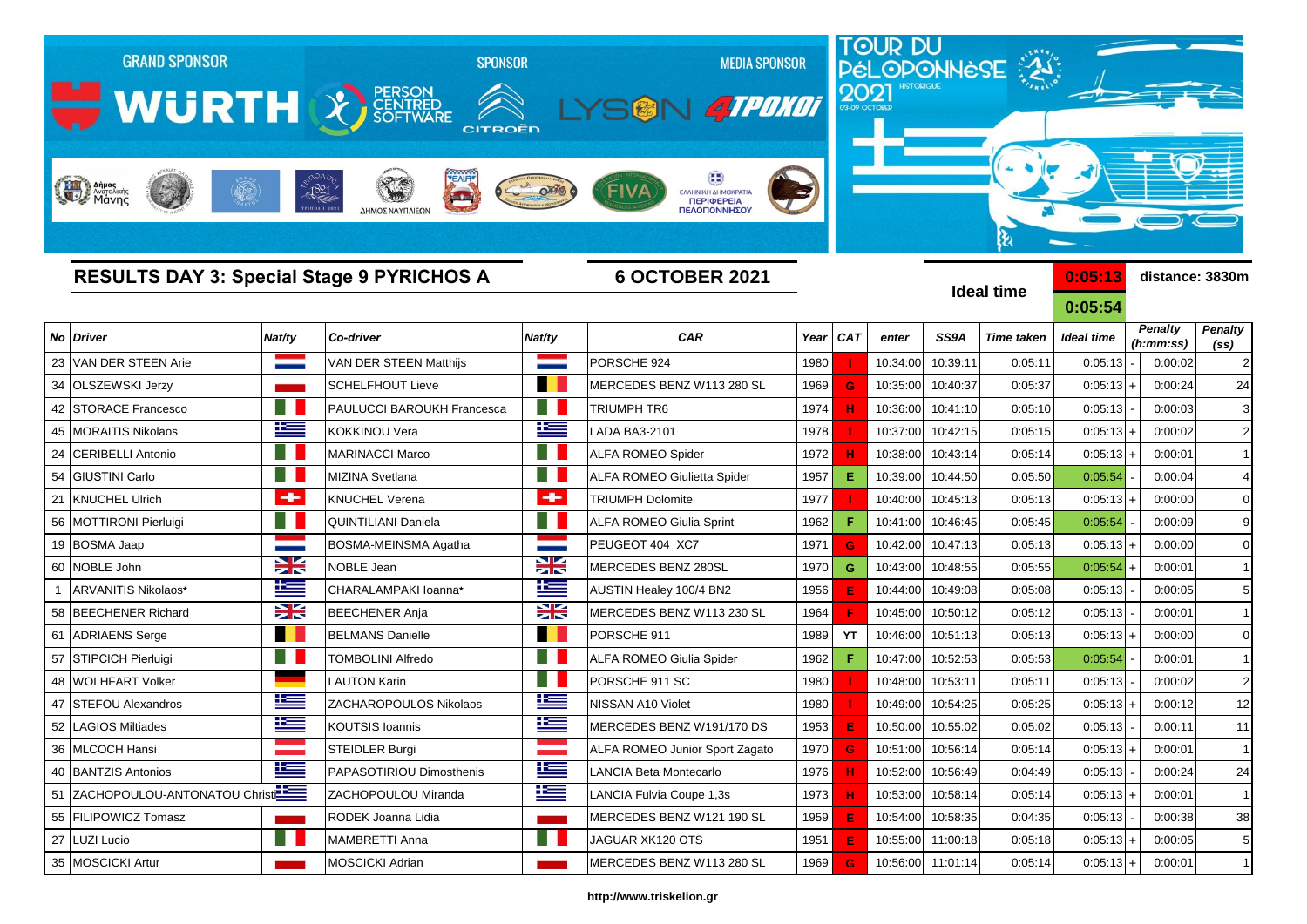|    | <b>GRAND SPONSOR</b><br>WURTH & FERSON<br><b>Radio Anjues</b> |             | <b>SPONSOR</b><br><b>CITROËN</b><br>$-1821$<br>ΔΗΜΟΣ ΝΑΥΠΛΙΕΩΝ |                   | <b>MEDIA SPONSOR</b><br><b>ATPONOT</b><br>ΕΛΛΗΝΙΚΗ ΔΗΜΟΚΡΑΤΙ<br><b>ПЕРІФЕРЕІА</b><br>ΠΕΛΟΠΟΝΝΗΣΟΥ |      | 2021       |                   |                   | <b>TOUR DU<br/>PÉLOPONNESE : 24</b> |                    |                             |                 |
|----|---------------------------------------------------------------|-------------|----------------------------------------------------------------|-------------------|---------------------------------------------------------------------------------------------------|------|------------|-------------------|-------------------|-------------------------------------|--------------------|-----------------------------|-----------------|
|    |                                                               |             | <b>RESULTS DAY 3: Special Stage 9 PYRICHOS A</b>               |                   | <b>6 OCTOBER 2021</b>                                                                             |      |            |                   |                   | <b>Ideal time</b>                   | 0:05:13<br>0:05:54 | distance: 3830m             |                 |
| No | <b>Driver</b>                                                 | Nat/ty      | Co-driver                                                      | Nat/ty            | <b>CAR</b>                                                                                        | Year | <b>CAT</b> | enter             | SS9A              | <b>Time taken</b>                   | <b>Ideal time</b>  | <b>Penalty</b><br>(h:mm:ss) | Penalty<br>(ss) |
| 49 | <b>OGNEAN Viorel</b>                                          |             | <b>OGNEAN Levana</b>                                           |                   | <b>TOYOTA Celica Supra</b>                                                                        | 1982 |            | 10:57:00          | 11:01:52          | 0:04:52                             | 0:05:13            | 0:00:21                     | 21              |
| 39 | <b>KEMPE Jim</b>                                              |             | <b>KEMPE Hennie</b>                                            |                   | ALFA ROMEO GIULIA                                                                                 | 1971 | G          | 10:58:00          | 11:03:10          | 0:05:10                             | 0:05:13            | 0:00:03                     | 3               |
| 46 | <b>KUIPER Remco</b>                                           |             | <b>WANTIA Jordy</b>                                            | <b>STATISTICS</b> | DATSUN 180B                                                                                       | 1978 |            |                   | 10:59:00 11:03:32 | 0:04:32                             | 0:05:13            | 0:00:41                     | 41              |
| 8  | <b>BUSH Julian</b>                                            | X           | <b>PAPWORTH Simon</b>                                          | X                 | ALFA ROMEO 1750 Spider                                                                            | 1971 | G          | 11:00:00          |                   | 1:00:00                             | $0:05:13$ +        | 0:54:47                     | 300             |
| 59 | <b>SAMARAS Alexandros</b>                                     | $\pm$       | SAMARA Alexandra                                               | Ħ                 | ROLLS ROYCE SILVER SHADOW                                                                         | 1968 | G          |                   | 11:01:00 11:07:06 | 0:06:06                             | 0:05:54            | 0:00:12                     | 12              |
| 20 | <b>FOWLER David</b>                                           | X           | <b>BARNICOAT James</b>                                         | ≍                 | <b>TRIUMPH Spitfire MKII</b>                                                                      | 1965 |            | 11:02:00          | 11:07:13          | 0:05:13                             | $0:05:13$ +        | 0:00:00                     | $\mathbf 0$     |
| 38 | <b>DUPEN Ella</b>                                             | X           | CHRISTODOULOU Sophia                                           | ≍                 | VW Beetle 1300                                                                                    | 1971 | G          | 11:03:00          | 11:08:54          | 0:05:54                             | 0:05:54            | 0:00:00                     | $\mathbf 0$     |
| 44 | NIETRZEBA Adam                                                |             | <b>LYSON Tomasz</b>                                            |                   | <b>BUICK Century Custom Wagon</b>                                                                 | 1976 | н          | 11:04:00          | 11:09:13          | 0:05:13                             | $0:05:13+$         | 0:00:00                     | $\mathbf 0$     |
| 64 | <b>LOUMIDIS Aris</b>                                          | ľ           | LOUMIDI Lena                                                   | <u>te</u>         | <b>CORD Phaeton</b>                                                                               | 1936 | SV         |                   |                   |                                     | 0:05:13            | 0:05:13                     | 300             |
| 6  | KEIJSER Ton**                                                 |             | <b>KEIJSER Mariken</b>                                         |                   | <b>MGA Roadster</b>                                                                               | 1958 | E          |                   |                   |                                     | 0:05:13            | 0:05:13                     | 300             |
| 37 | MALUSZYNSKA Joanna                                            |             | DOBANIEWICZ-GRABOWSKA Magdal                                   |                   | MERCEDES BENZ W113 280 SL                                                                         | 1970 | G          | 11:07:00 11:12:08 |                   | 0:05:08                             | 0:05:13            | 0:00:05                     | 5               |
| 62 | <b>SATRAZEMI Maria</b>                                        | M           | RALLI Sia                                                      | <u>ies</u>        | ALFA ROMEO Spider S4                                                                              | 1990 | YT         |                   | 11:05:00 11:14:12 | 0:09:12                             | $0:05:13 +$        | 0:03:59                     | 239             |
| 5  | VAN ZANTEN Edward**                                           |             | <b>VAN ZANTEN Mirjam</b>                                       |                   | PEUGEOT 504 Coupe                                                                                 | 1972 | н          |                   |                   |                                     | 0:05:13            | 0:05:13                     | 300             |
| 65 | SINANOGLOU Athanasios                                         | <u>k </u>   | SANTAMOURI Danae-Sake                                          | 些                 | PORSCHE 356 B s cabriolet                                                                         | 1963 | SV         |                   |                   |                                     | 0:05:13            | 0:05:13                     | 300             |
| 29 | POSMYK Jordan                                                 |             | PALUCHOWSKI Pawel                                              |                   | MERCEDES BENZ W113 230 SL                                                                         | 1965 | F          |                   |                   |                                     | 0:05:13            | 0:05:13                     | 300             |
| 66 | <b>INGLESSIS Ioannis</b>                                      | <u>ik –</u> | KAMILARI Anna-Maria                                            | <u>ies</u>        | CHEVROLET Corvette C2                                                                             | 1965 | SV         |                   |                   |                                     | 0:05:13            | 0:05:13                     | 300             |
|    | 81 KASTRINOS Alexandros                                       | æ           | <b>TBA</b>                                                     | Ï                 | PAN KAR BEACH BUGGY                                                                               | 1967 | ${\sf SV}$ |                   |                   |                                     | 0:05:13            | 0:05:13                     | 300             |
|    | 67 CHRYSOSPATHIS Ioannis                                      | ١æ          | <b>VELONI Anny</b>                                             | İ                 | PORSCHE 911T                                                                                      | 1971 | SV         |                   |                   |                                     | 0:05:13            | 0:05:13                     | 300             |
|    | 68 ARVANITIS Grigoris                                         | ٢           | <b>ARVANITI Foteini</b>                                        | Ë                 | LANCIA Fulvia Coupe 1,3s                                                                          | 1972 | <b>SV</b>  |                   |                   |                                     | 0:05:13            | 0:05:13                     | 300             |
|    | 69 NTZOUMANIS Athanasios                                      | ١Œ          | <b>ZACHARIS KONSTANTINOS</b>                                   | ١Œ                | LANCIA Fulvia Coupe 1,3s                                                                          | 1973 | ${\sf SV}$ |                   |                   |                                     | 0:05:13            | 0:05:13                     | 300             |
|    | 70 KOTTIS Vasileios                                           | İ           | <b>TBA</b>                                                     | ١Œ                | <b>BMW 2002</b>                                                                                   | 1974 | <b>SV</b>  |                   |                   |                                     | 0:05:13            | 0:05:13                     | 300             |
|    | 76 NTOULIAS Andreas                                           | $\equiv$    | <b>NTOULIAS Michael</b>                                        | ١æ                | FIAT 124 ABARTH                                                                                   | 1974 | <b>SV</b>  |                   |                   |                                     | 0:05:13            | 0:05:13                     | 300             |

## **http://www.triskelion.gr**

DAGRES Athanasios DAGRES Georgios MERCEDES BENZ 220 1974 **SV** 0:05:13 - 0:05:13 300